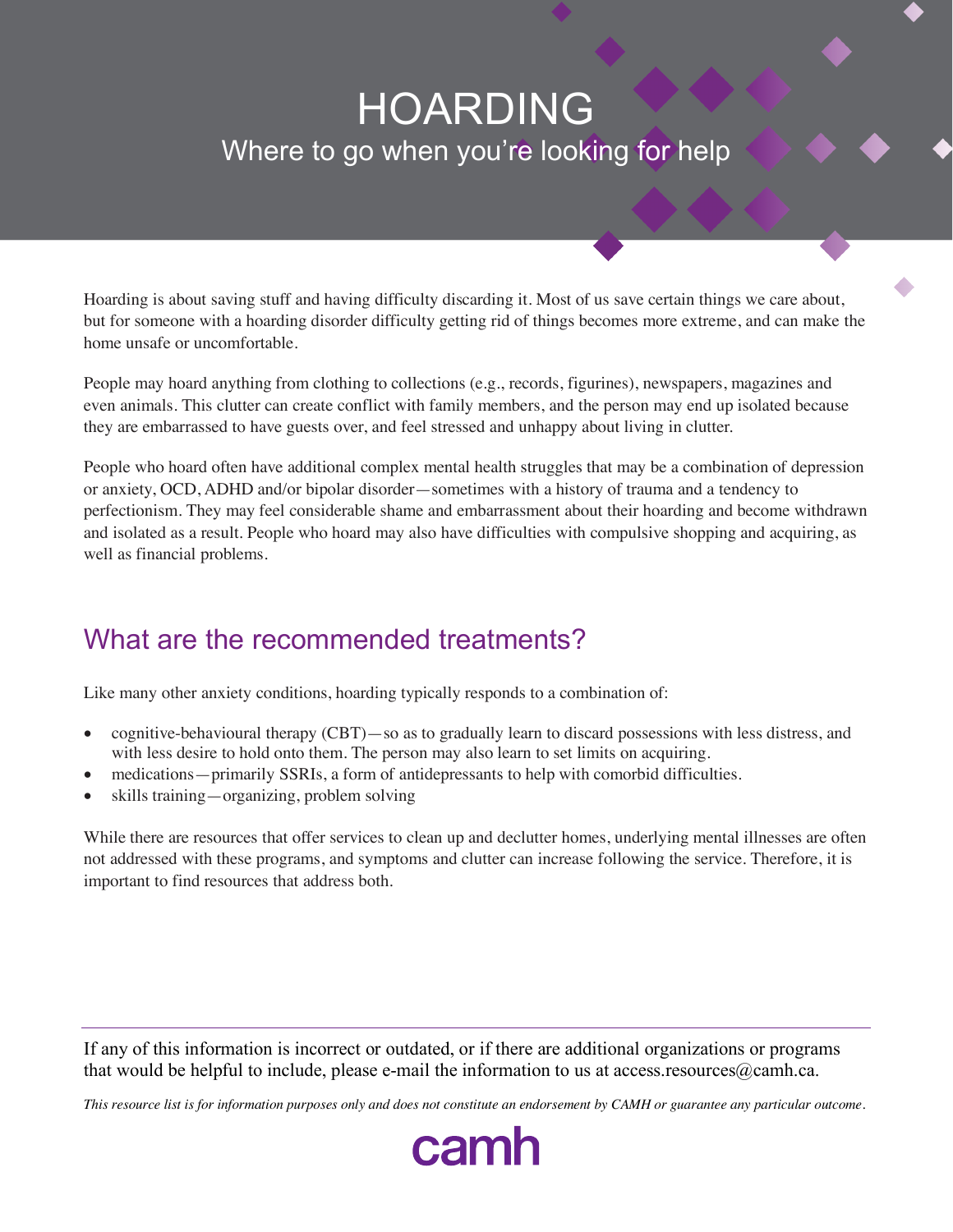## CBT for Hoarding

### Dr. Lesley Miller & Associates

3060 Mainway Drive, suite 104, Burlington, ON 905 335-5300

www.lesleymiller.ca/about.php

**Services offered:** Provides assessments and treatment for hoarding disorder—various therapists that specialize in CBT for hoarding disorder

**Fees:** Vary by service provider: psychologist \$190/hour, therapist \$140/hour, master's student (under supervision) \$125/hour

### Catholic Family Services of Hamilton—Gatekeepers Program

201—447 Main St. E., Hamilton, ON intake@cfshw.com 905 527-3823 http://www.cfshw.com/gatekeepers

**Services offered:** Connects clients to case workers who provide support and referrals to cleaning and other resources that address hoarding

**Eligibility:** Age 60 years and older in Hamilton, and age 49 years and older in Halton; clients typically display extreme personal or domestic neglect, show signs of excessive hoarding, are socially withdrawn, refuse assistance and/or have a lack of concern about living conditions

**Referral:** Complete referral form on website and fax to 905 546-5779 (Hamilton) or 905 546-5770 (Halton)

### St. Joseph's Healthcare Hamilton—Anxiety Treatment & Research Clinic

St. Joseph's Healthcare, Hamilton, ON

905 522-1155 ext. 33697

http://www.stjoes.ca/health-services/mental-health-addiction-services/mental-health-services/anxiety-treatmentand-research-clinic-atrc

**Services offered:** A 16-week CBT group on hoarding runs once a year in January

**Referral:** Physician referral required. Form can be downloaded from the website. For more information, please contact patient services co-ordinator at 905 522-1155 ext. 33697

**Note:** Pre-program screen required

### Sunnybrook Health Sciences Centre, Thompson Anxiety Disorders Clinic

2075 Bayview Avenue, Toronto, ON

http://sunnybrook.ca/content/?page=ocd-resources-information 416 480-6100

**Services offered:** Clinic offers psychiatric consultations, 16-week CBT group counselling, with new groups starting twice a year

**Eligibility:** Ages 18 to 65, living between Bathurst (west), Sheppard (north), DVP (east) and St. Clair (south) **Referral:** Physician referral found online; can also call intake co-ordinator at 416 480-4002 and press 100 **Note:** No individual therapy offered

**Waitlist:** Up to 9–12 months waitlist for initial consultation

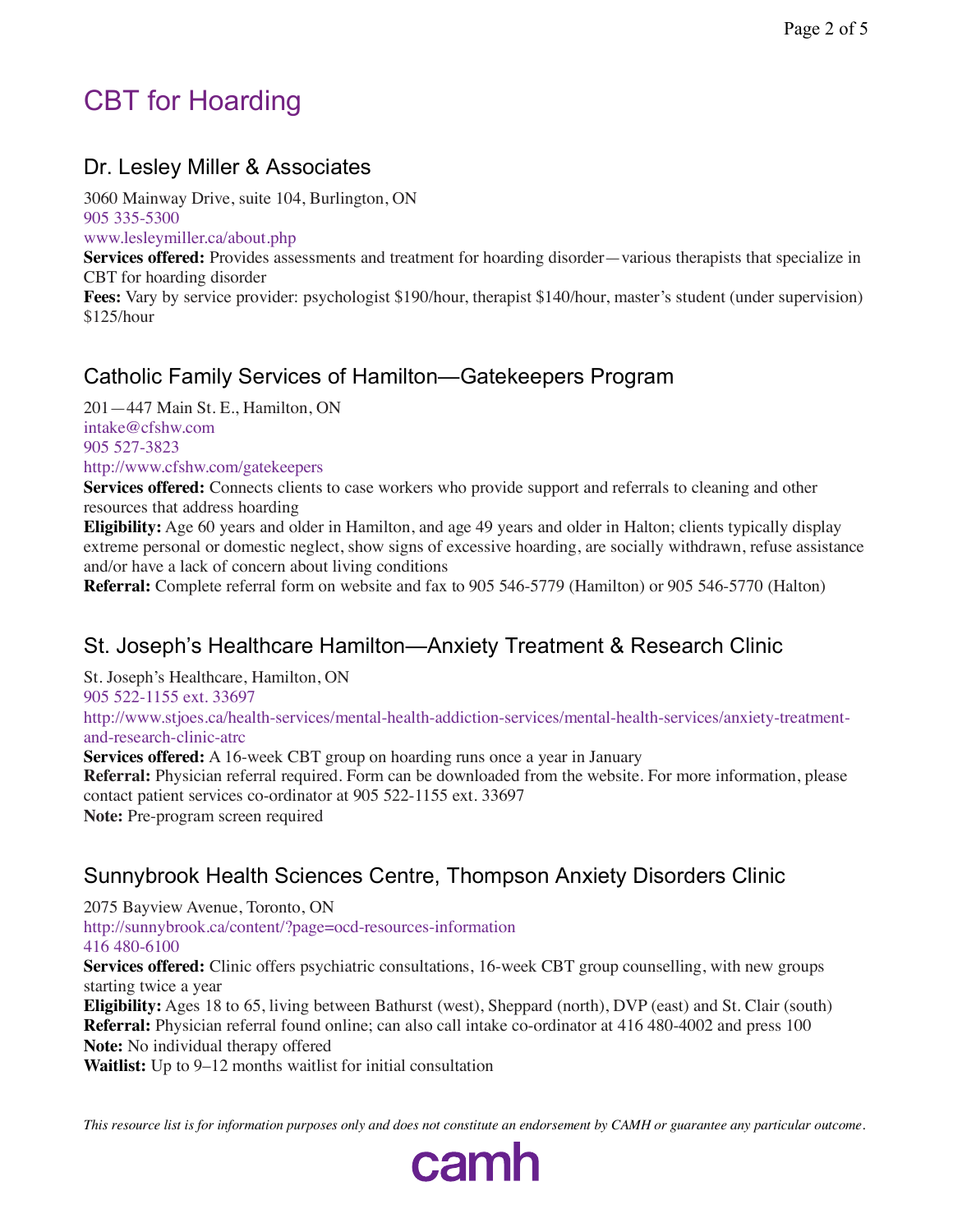## Support Services

### Birchall Consulting

http://www.hoarding.ca 613 492.0700, Toll free 1844 334-6273 **Services offered:** Assessments, counselling for hoarding disorder and chronic disorganization, clutter coaching, intensive emergency clean-ups, support and consults for professionals **Eligibility:** All ages **Fees:** Therapy \$225/session (1.5 hours), clutter coaching \$80/hour (minimum 2 hours)

### Mood Disorders Association of Ontario Toronto Drop-In: Clearing the Clutter

36 Eglinton Ave. W., suite 602, Toronto 416 486-8046, telephone line support—1 866 363-6663 www.mooddisorders.ca/ **Services offered:** A peer support group for people living with hoarding tendencies: see their online calendar for programs and dates 1st, 3rd & 4th Thursdays of each month from 7:00–9:00pm **Fees:** Free **Note:** No registration required

### Toronto Hoarding Support Services Network

VHA Home HealthCare 30 Soudan Ave., suite 600, Toronto 416 482-4622 info@torontohoardingnetwork.ca http://www.torontohoardingnetwork.ca/

**Services offered:** Co-ordinates services for 14 partner agencies in Toronto: services include strategies and support, referrals and assessments **Referral:** Call their main number

## Hoarding Clean-Up Specialists

### Fresh Start

http://freshstartclean.com/extreme-cleaning-service/ 416 504-4262

**Services offered:** Extreme cleaning services

**Eligibility:** West of Yonge in Toronto, must have received an "N5—Notice to terminate a tenancy early" form from the landlord

**Fees:** Initial cleaning free for people who have received an N5. Clients who have not received an N5 form can pay for the service.

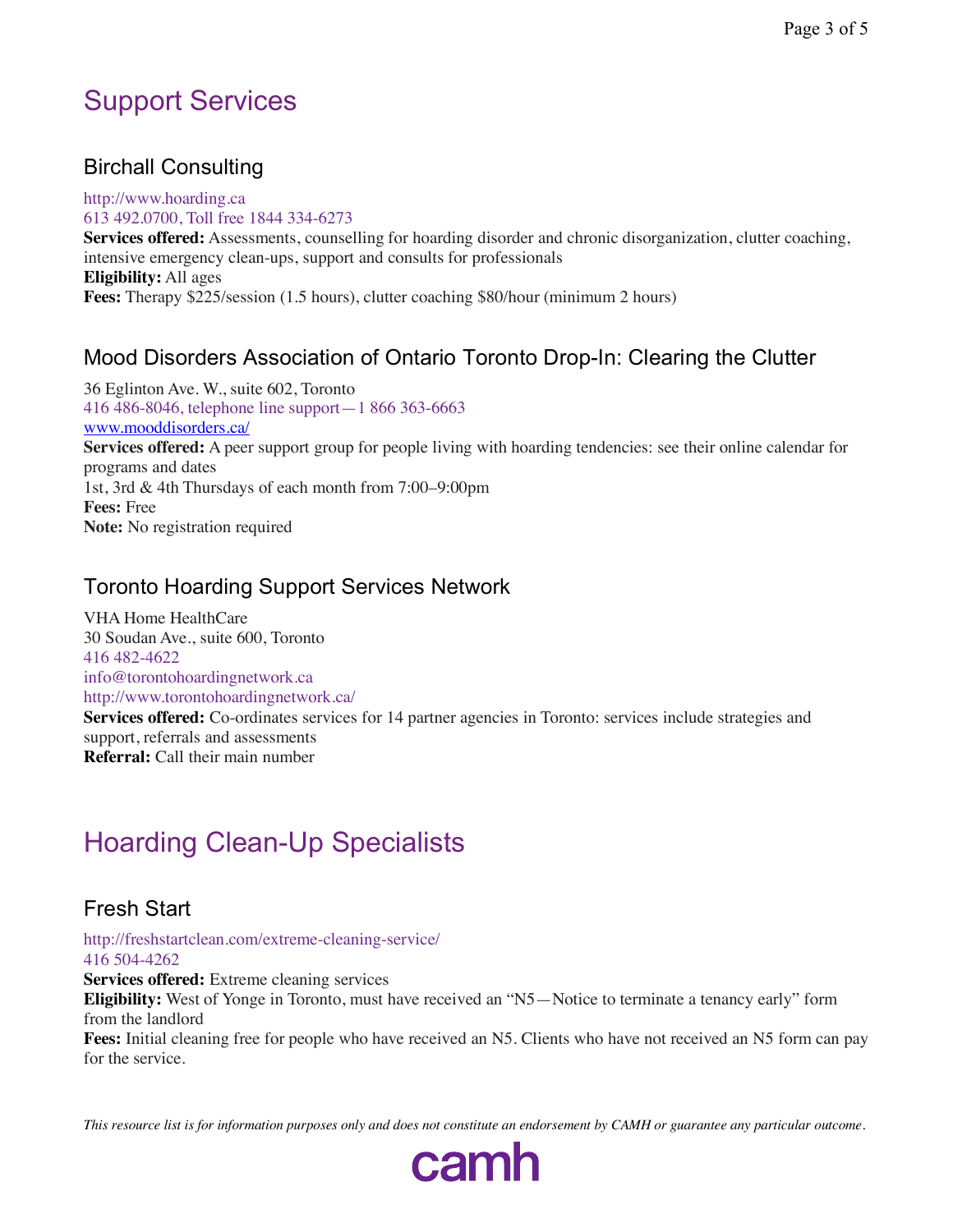### VHA Home HealthCare

#### www.vha.ca/extreme-cleaning

#### 416 489-2500 (cleaning)

**Services offered:** An extreme cleaning program that helps people regain control of their living space and life by providing trained cleaners who can work with clients and family members to meet public health standards for their home; they spend two to three days cleaning, including infestation extermination; weekly follow-up cleaning support after the initial cleanout to avoid relapse; referrals and links to other local community resources for longterm needs; and developing a plan to address the source of hoarding tendencies and barriers to de-cluttering **Eligibility:** Residents west of Yonge Street in Toronto who are at risk of facing eviction due to hoarding; no self referrals accepted

**Fees:** Cost is \$45 per hour per worker for a minimum of three hours. Subsidized services may be available to eligible vulnerable and isolated seniors with age-related health conditions and/or mental illness, who are facing eviction or institutionalization because of their unsanitary living conditions. Clients can choose to pay for this service if they do not meet eligibility

### Next Steps Solution

27 Kilberry Dr., Whitby, ON 905 666-8930, 905 706-9608 (crisis phone) www.hoardingcleanupspecialists.com

**Services offered:** Moving management. Specialized hoarding services training and workshops for hoarding and family of hoarders

**Fees:** sliding scale

**Eligibility:** Greater Toronto Area, Durham Region, Peterborough, Hamilton, Peel, York

### Toronto Hoarding and Extreme Cleaning Service

#### http://torontohoardingservices.ca/ 416 569-0846

**Services offered:** Restores living space to a safe and healthy condition; works with lawyers, landlords and condo management to ensure proper service

**Fees:** No-cost consultation, fee for service

### Toronto Public Health

#### 416 338-7600

**Services offered:** Nurses can assist hoarders by assessing the situation and providing education and emotional support; and connecting hoarders to appropriate community resources and supports such as cleaning services and mental health agencies

**Eligibility:** A hoarder who is vulnerable (e.g., a senior, someone with a mental health problem) and is willing to accept assistance and consent to a home visit

**Fees:** Determined after inspection, may be free